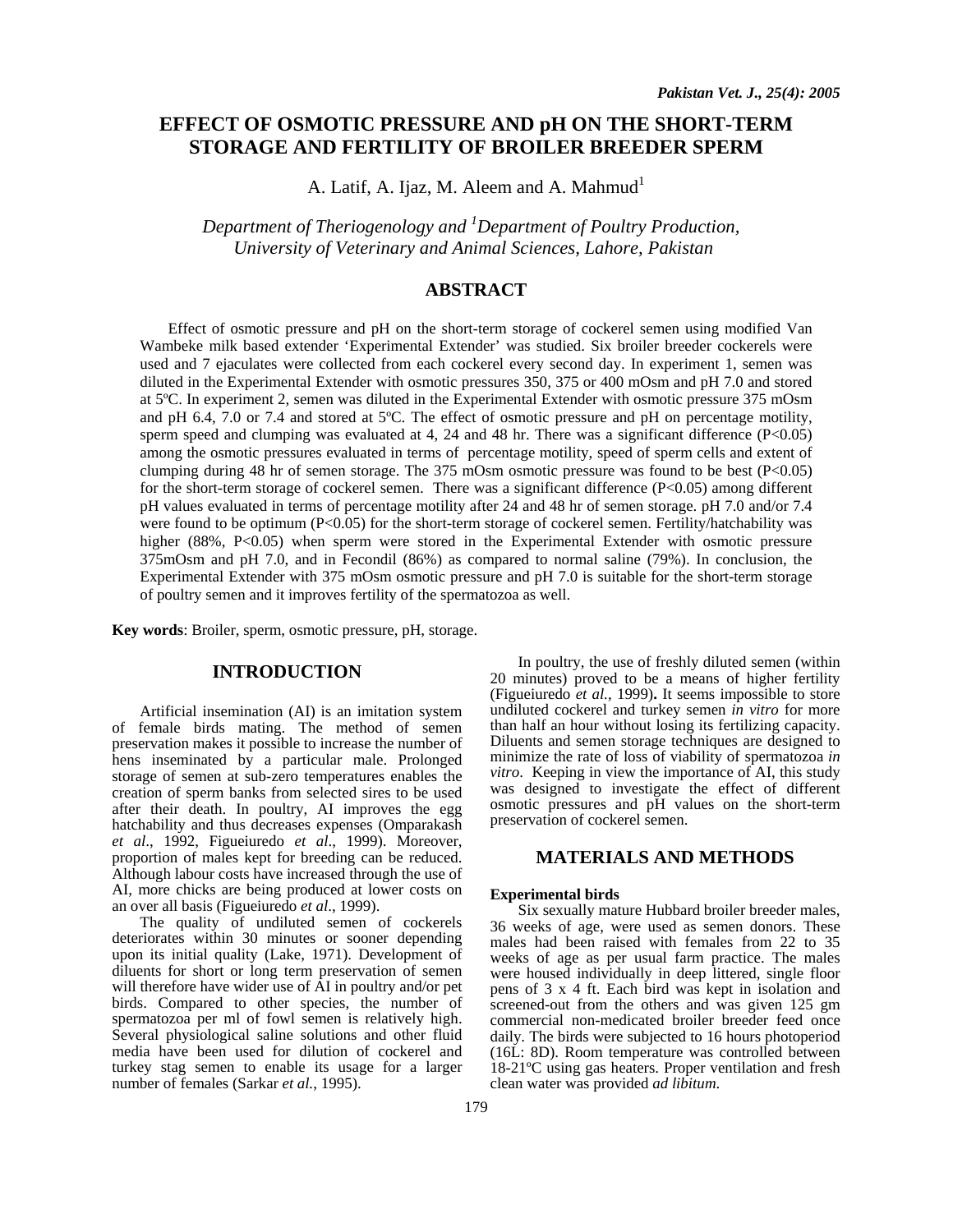#### **Semen collection and evaluation**

After 10 days of sexual rest, the males were trained for semen collection by abdominal massage technique every second day. Fourteen days training of the males led to better response. Drinking water was withdrawn 4 to 6 hr before semen collection. Feathers around the cloacae were removed at regular intervals for clear semen collections.

At abdominal massage, semen that was free of transparent fluid was expelled forcibly and directly from the bulbous ends of the vas differentia**.** Seven ejaculates were collected from each cockerel every second day for each experiment. Semen of each bird was collected individually into a separate plastic tube. Before dilution in the storage medium, the semen of individual birds was evaluated. Ejaculates of >0.1 ml volume showing milky, pearly white to milky white and thick creamy consistencies and more than 60% motile sperms were used for further study.

#### **Processing of semen**

Storage medium referred to as the Experimental Extender in the text was the modification of the milk based extender used earlier (VanWambeke, 1972). The composition of the Experimental Extenders of different osmotic pressures is given in Table 1.

| Table1: | Composition of the Experimental |  |  |  |  |
|---------|---------------------------------|--|--|--|--|
|         | Extender at different osmotic   |  |  |  |  |
|         | pressures                       |  |  |  |  |

| <b>Ingredients</b>            | Osmotic pressure (mOsm) |         |         |  |  |
|-------------------------------|-------------------------|---------|---------|--|--|
|                               | 350                     | 375     | 400     |  |  |
| Sodium citrate<br>$2H2O$ (gm) | 1.3298                  | 1.3298  | 3.2899  |  |  |
| Citric acid (gm)              | 0.3398                  | 0.3398  | 0.5799  |  |  |
| Sodium glutamate<br>(gm)      | 20.1000                 | 20.1000 | 20.1000 |  |  |
| Glucose (gm)                  | 15.5997                 | 20.1000 | 20.1000 |  |  |
| Skimmed milk (ml)             | 200                     | 200     | 200     |  |  |
| Homogenized milk<br>(ml)      | 150                     | 150     | 150     |  |  |
| Total volume (ml)             | 1000                    | 1000    | 1000    |  |  |

In experiment 1, after evaluation the semen was diluted two-fold in the Experimental Extender with osmotic pressures 350, 375 or 400 mOsm with pH 7.0 and stored at 5ºC, and effect of osmotic pressure on percentage motility, sperm speed and clumping was evaluated at 4, 24 and 48 hr. To estimate the rate of motility, a drop of diluted semen was placed on the clean pre-warmed slide at 37ºC, covered with a clean cover slip and examined under the microscope (400X). Speed of motility was calibrated on the following criteria, which were developed after examining several semen samples:

 $0 =$ zero

 $2 =$  sluggish, pendular or just to and fro movement of sperm cells.

- 4 = moderate, morphology was visible in motile spermatozoa.
- $6 =$  high, slight morphology was visible in motile spermatozoa.
- $8 =$  very high, morphology was not visible in motile spermatozoa.

Extent of clumping or agglutination was calibrated on the following basis:

Clumping  $\overline{(0)}$  = agglutination present in all microscopic fields.

Mild clumping  $(5)$  = agglutination present in 1-2 fields.

No clumping  $(10)$  = all microscopic fields clear.

In experiment 2, semen was diluted two-fold in the Experimental Extender with osmotic pressure 375 mOsm and pH 6.4, 7.0 or 7.4 and stored at 5ºC and effect of pH on percentage motility was evaluated at 4, 24 and 48 hrs, as described earlier.

#### **Determination of fertility/hatchability**

The Experimental Extender with osmotic pressure 350 mOsm and pH 7.0 was used for hatchability trials. A total of 17,800 hens were inseminated with 0.04 ml dose of semen for each female using this Experimental Extender at 2-fold dilution. For control purpose, the standardized imported extender, the Fecondil (IMF, Nouzlly, France), and normal saline were used on 17000 hens each at the same farm. The hatchability rate was determined by candling the eggs at 10 days after the start of incubation.

#### **Statistical analysis**

The data regarding percentage motility, speed of sperm cells and the presence and/or absence of agglutination of diluted semen were subjected to analysis of variance using the computer programme, Statistical Package for Social Sciences (SPSS) 10.0 version. Multiple comparisons of means were made using Least Significant Difference (Steel and Torrie, 1982).

### **RESULTS**

Motility was higher (P<0.05) at 4, 24 and 48 hr when sperm were stored in the Experimental Extender with 375 mOsm osmotic pressure as compared to other osmotic pressures (Table 2) Sperm speed was higher (P<0.05) only up till 4 hr when sperm were stored in the Experimental Extender with 350 mOsm osmotic pressure as compared to other osmotic pressures. However, the situation changed later on and at 24 and 48 hr, sperm speed was higher (P<0.05) when sperm were stored in the Experimental Extender with 375 mOsm osmotic pressure as compared to other osmotic pressures (Table 2)

Regarding clamping, after 4 hr of semen storage, clumping appeared in the Experimental Extender with 400 mOsm osmotic pressure more extensively as compared with other osmotic pressures (Table 2) However, after 24 hr of semen storage, the 375 mOsm osmotic pressure was better (P<0.05) because least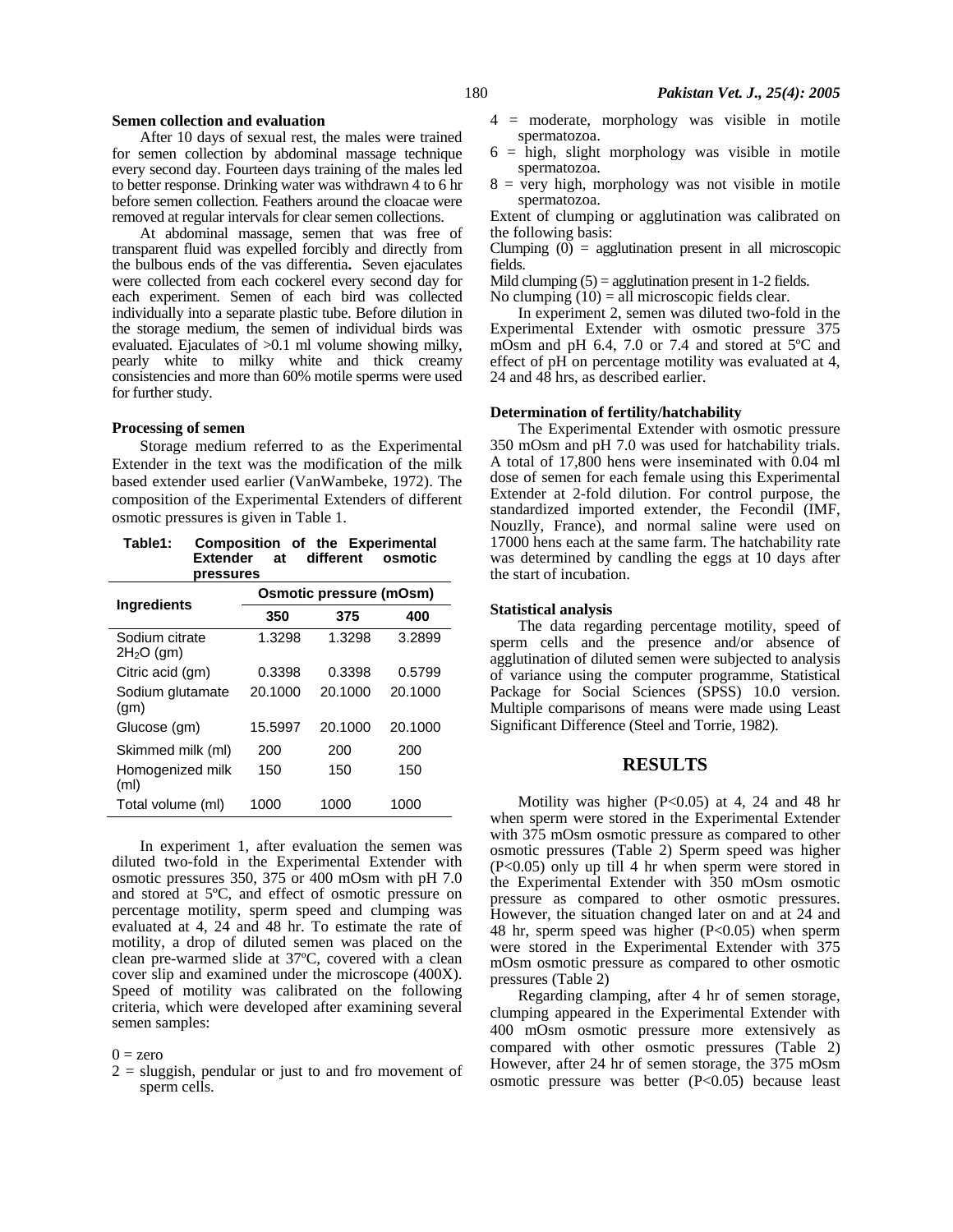clumping was present as compared with 350 and 400 mOsm osmotic pressures.

|  | Table 2: Effect of osmotic pressure on the |
|--|--------------------------------------------|
|  | motility, speed and clumping of            |
|  | cockerel spermatozoa stored for 48 hr      |
|  | at 5°C in the Experimental Extenders       |

|                 |           |                         | <b>Osmotic pressure (mOsm)</b> |                         |
|-----------------|-----------|-------------------------|--------------------------------|-------------------------|
|                 | Time (hr) | 350                     | 375                            | 400                     |
| Motility (%)    |           |                         |                                |                         |
|                 | 0         | 94.28                   | 95.00                          | 87.85                   |
|                 |           | $\pm$ 0.71 <sup>a</sup> | $\pm 0.00^{\text{a}}$          | ± 2.14 <sup>b</sup>     |
|                 | 4         | 85.00                   | 92.85                          | 82.85                   |
|                 |           | $\pm 2.44^\text{a}$     | ± 1.01 <sup>b</sup>            | $\pm 2.85^\text{a}$     |
|                 | 24        | 58.57                   | 75.71                          | 50.00                   |
|                 |           | $\pm 3.40^\text{a}$     | $\pm 2.02^b$                   | $\pm 5.34$ <sup>a</sup> |
|                 | 48        | 3.57                    | 32.85                          | 2.14                    |
|                 |           | ± 2.83 <sup>a</sup>     | ± 4.21 <sup>b</sup>            | $\pm$ 1.48 <sup>a</sup> |
| Speed           |           |                         |                                |                         |
|                 | 0         | 8.00                    | 6.66                           | 4.66                    |
|                 |           | $\pm 0.00^{\text{ a}}$  | $\pm 0.42^{\text{ b}}$         | $\pm 0.42^{\circ}$      |
|                 | 4         | 8.00                    | 6.00                           | 4.00                    |
|                 |           | $\pm$ 0.00 <sup>a</sup> | $\pm$ 0.00 <sup>b</sup>        | $\pm 0.00^{\circ}$      |
|                 | 24        | 4.66                    | 6.00                           | 3.33                    |
|                 |           | $\pm$ 0.42 $^{\rm a}$   | $\pm$ 0.00 <sup>b</sup>        | $\pm$ 0.42 $^\circ$     |
|                 | 28        | 1.33                    | 4.00                           | 0.00                    |
|                 |           | $\pm$ 0.42 <sup>a</sup> | $\pm$ 0.00 <sup>b</sup>        | $\pm 0.00^{\circ}$      |
| <b>Clumping</b> |           |                         |                                |                         |
|                 | 0         | 10.00                   | 10.00                          | 10.00                   |
|                 |           | $\pm$ 0.00 <sup>a</sup> | $\pm$ 0.00 <sup>a</sup>        | $\pm$ 0.00 <sup>a</sup> |
|                 | 4         | 6.66                    | 10.00                          | 3.33                    |
|                 |           | ± 1.05 <sup>a</sup>     | $\pm$ 0.00 <sup>b</sup>        | $± 1.05^{\circ}$        |
|                 | 24        | 2.50                    | 6.66                           | 0.83                    |
|                 |           | ± 1.12 <sup>a</sup>     | $± 1.05^{b}$                   | $\pm 0.83^{\circ}$      |
|                 | 48        | 0.00                    | 1.66                           | 0.00                    |
|                 |           | $\pm 0.00^{\text{a}}$   | $± 1.05^{b}$                   | $\pm 0.00^{\text{a}}$   |

\*Data are mean  $\pm$  SE (n=7).

a,b,c Denote significant difference (P<0.05) in rows.

Effect of pH on sperm motility, while keeping the osmotic pressure constant at 375 mOsm, is presented in Table 3. After 4, 24 and 48 hr of semen storage, sperm motility was higher (P<0.05) at pH 7.0 and 7.4 as compared with pH 6.4. However, at 4, 24 and 48 hr, no difference  $(P>0.05)$  in sperm motility was observed between pH 7.0 and 7.4.

For hatchability trials, the osmotic pressure and pH of the Experimental Extender were 375 mOsm and 7.0, respectively. Hatchability was higher (P<0.05) when sperm were stored in the Experimental Extender (88.2%) and Fecondil (86.4%) as compared to normal saline (79.0%).

# **DISCUSSION**

Spermatozoa maintain maximum metabolic activity when semen is diluted with an isotonic extender. However, both hypotonic and hypertonic extenders reduce the metabolic activity and disrupt the membrane integrity that leads to clumping and finally

**Table 3: Effect of pH on the motility (%) of cockerel spermatozoa stored for 48 hr at 5ºC in the Experimental Extender with osmotic pressure 375 mOsm\*** 

| Time    | рH                 |                         |                   |  |  |  |
|---------|--------------------|-------------------------|-------------------|--|--|--|
| (hr)    | 6.4                | 7.0                     | 7.4               |  |  |  |
| 0       | $93.33 \pm 1.05^a$ | $92.14 \pm 2.14^a$      | $95.0 \pm 0.00^a$ |  |  |  |
| 4       | $75.80 \pm 4.90^a$ | $88.57 \pm 1.43^b$      | $91.0 \pm 2.92^b$ |  |  |  |
| 24      | $13.33 \pm 6.15^a$ | $68.57 \pm 4.04^b$      | $74.0 \pm 5.09^b$ |  |  |  |
| 48<br>. | $0.00 \pm 0.00^a$  | $29.28 \pm 6.21^b$<br>- | $30.0 \pm 5.47^b$ |  |  |  |

\*Data are mean  $\pm$  SE (n=7).

a,bDenote significant difference (P<0.05) in rows.

death of the spermatozoa. The results of the present study show that 375 mOsm osmotic pressure is optimum for the short-term storage of semen and is isotonic for the cockerel spermatozoa. Huyghebaert *et al.* (1983) reported that 366-460 mOsm was the best range of osmotic pressure for semen diluents. Similarly, Graham and Li (1986) reported that 447 mOsm was an optimum osmotic pressure for the short-term preservation of cockerel semen. However, in the present study, there was no difference in the motility of spermatozoa when semen was stored for 4 hr in diluents with 350, 375 and 400 mOsm. Duration of storage has not been mentioned in either of the fore mentioned studies.

The present study showed that osmotic pressure (both hyper and hypo) affected motility of spermatozoa after 24 hr of semen storage. Ashizawa and Wishart (1987) stated that the difference in the percentage motility at different osmotic pressures may be due to changes in the ionic concentrations of storage media that lead to irreversible losses to the plasma membrane which, in turn, lead to clumping or death of the cells.

The results of the present study also showed that clumping was high at 350 and 400 mOsm osmotic pressures. Whereas least clumping was observed at 375 mOsm osmotic pressure, as it was isotonic with the cells. Higher clumping rates over a period of 4 hr storage at osmotic pressures 350 and 400 mOsm could be due to hypo and hyper tonicity, while the least clumping at 375 mOsm indicates the iso-tonicity of the medium. Also, higher clumping at 350 and 400 mOsm osmotic pressures may be due to change in integrity of the plasma membrane, that results in the exposure of anions and cations of the protein molecules of sperm plasma membrane, which in turn, results in the clumping of spermatozoa. Similarly, contamination of poultry semen with urine and bacteria is a common problem which not only leads to attraction between positively and negatively charged spermatozoa that result in clumping but also leads to increase in the osmotic pressure (Boersma and Stoall, 1997).

In the present study, optimum pH for the shortterm (48 hr) storage of cockerel semen was between 7.0 and 7.4, while pH 6.4 was not suitable for sperm preservation because this acidic pH can cause